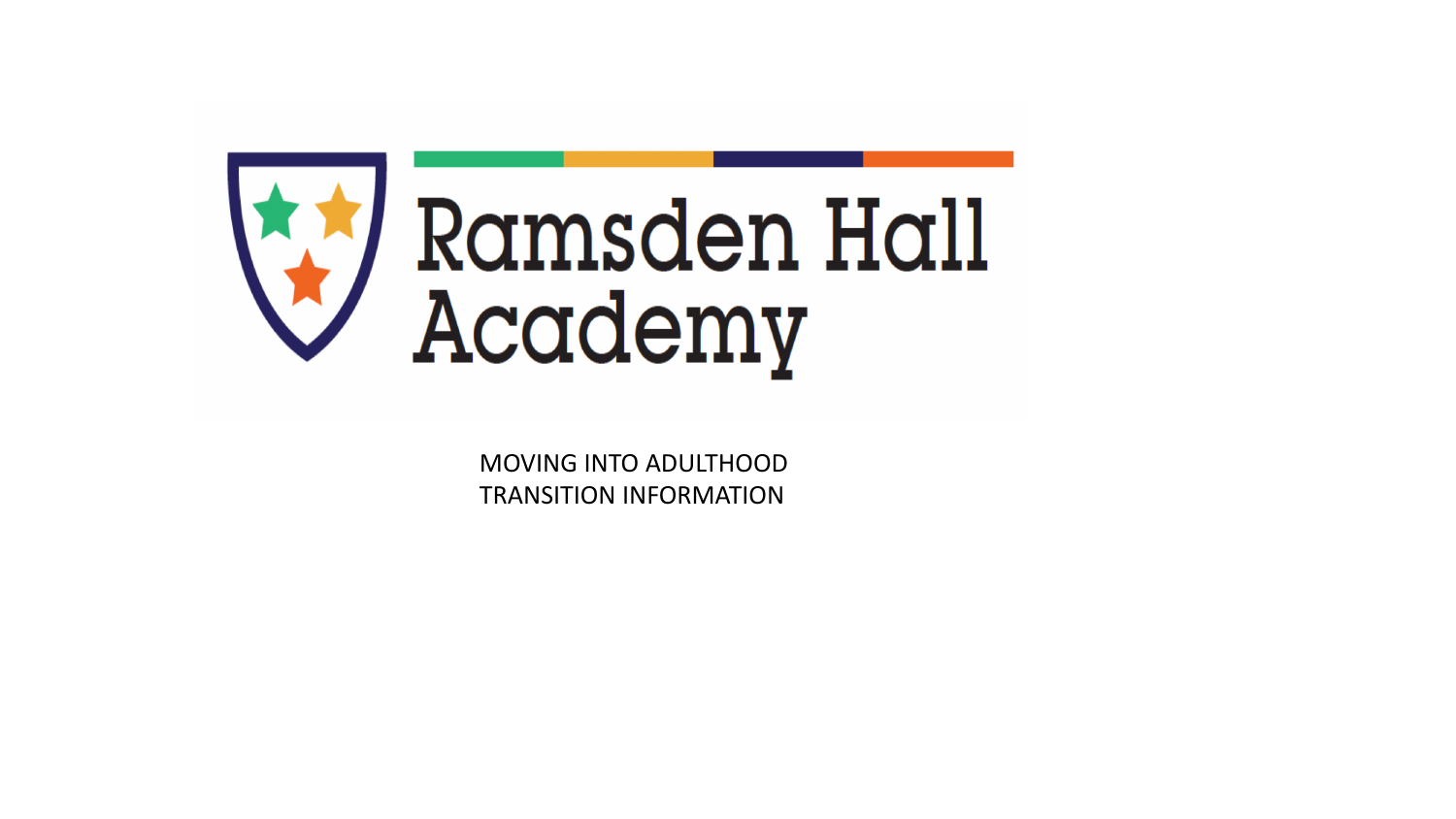#### PREPARING FOR ADULTHOOD

As students move into KS4 at Ramsden Hall Academy, they begin our transition programme which works with all students from years  $9 - 11$ . At the heart of all our work is planning for the next steps for our young people and we feel it is never too early to start this work. With the Children and Families Act 2014 and the SEN Code of Practice in mind, we support young people making informed decisions about their futures.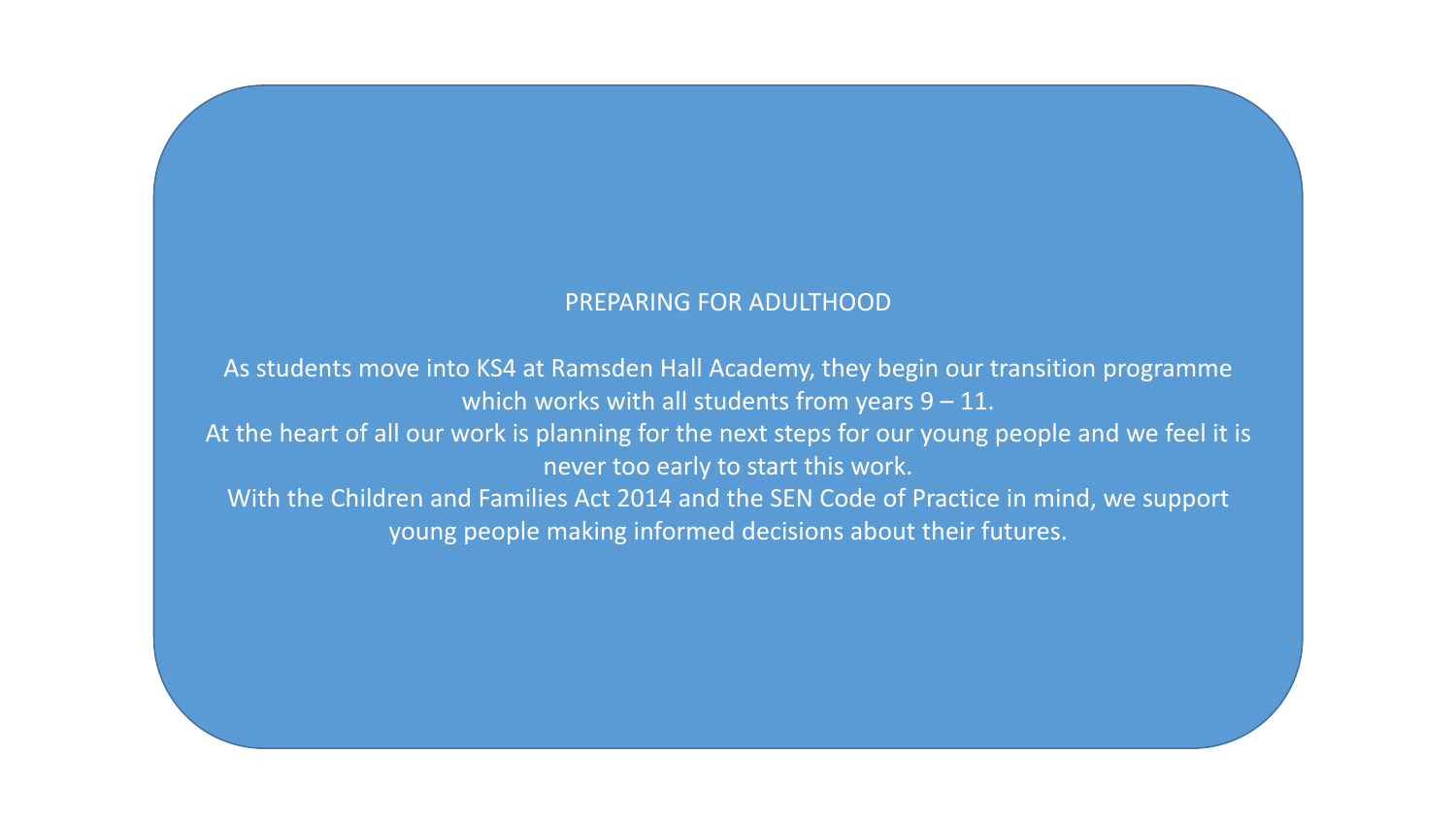#### EHCP AND THE ANNUAL REVIEW

- Each year every student's EHCP is reviewed at an annual review coordinated by their tutor.
- During this review we look at the progress the student has made over the past year, review the interim targets and the next steps required.
	- From year 9 onwards, we also discuss their Post 16 Transition Plan.
- In the year 11 Annual Review (Transition Review) the Transition Manager (Mandy McIver) will attend. The emphasis is on post 16 plans and to ensure adequate support is put in place in their post 16 provision.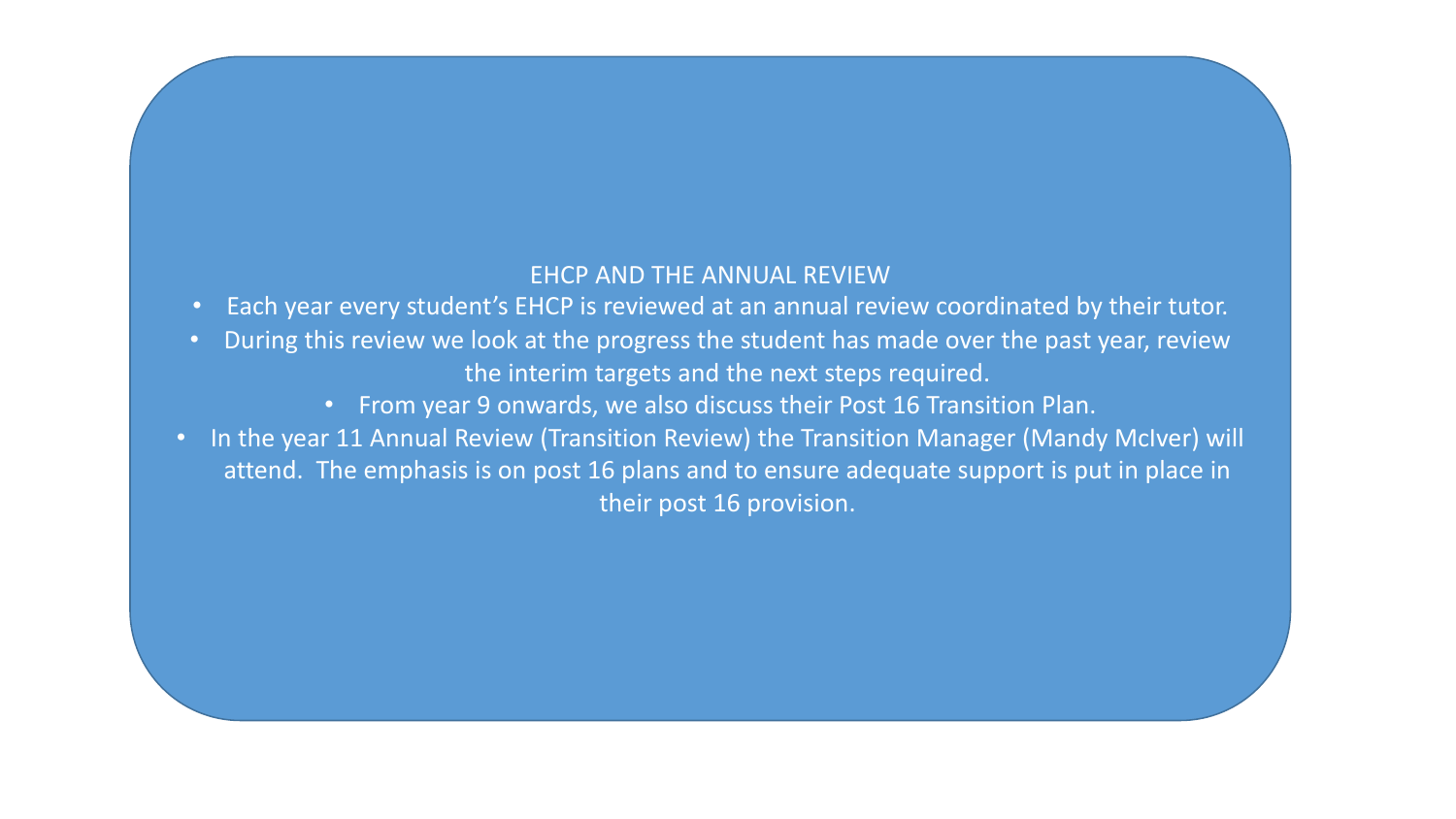As part of the Transition Review process, a Preparing for Adulthood Advisor from the LEA attends to offer further support.

### MOVING INTO ADULTHOOD PLAN

The local authority and the Transition Manager shares the information with providers to help develop appropriate provision for when the young person reaches 16 and beyond.

The school has, and is developing, good links with colleges and post 16 providers in Essex.

We also provide opportunities for work-based learning both within the school environment and with local employers.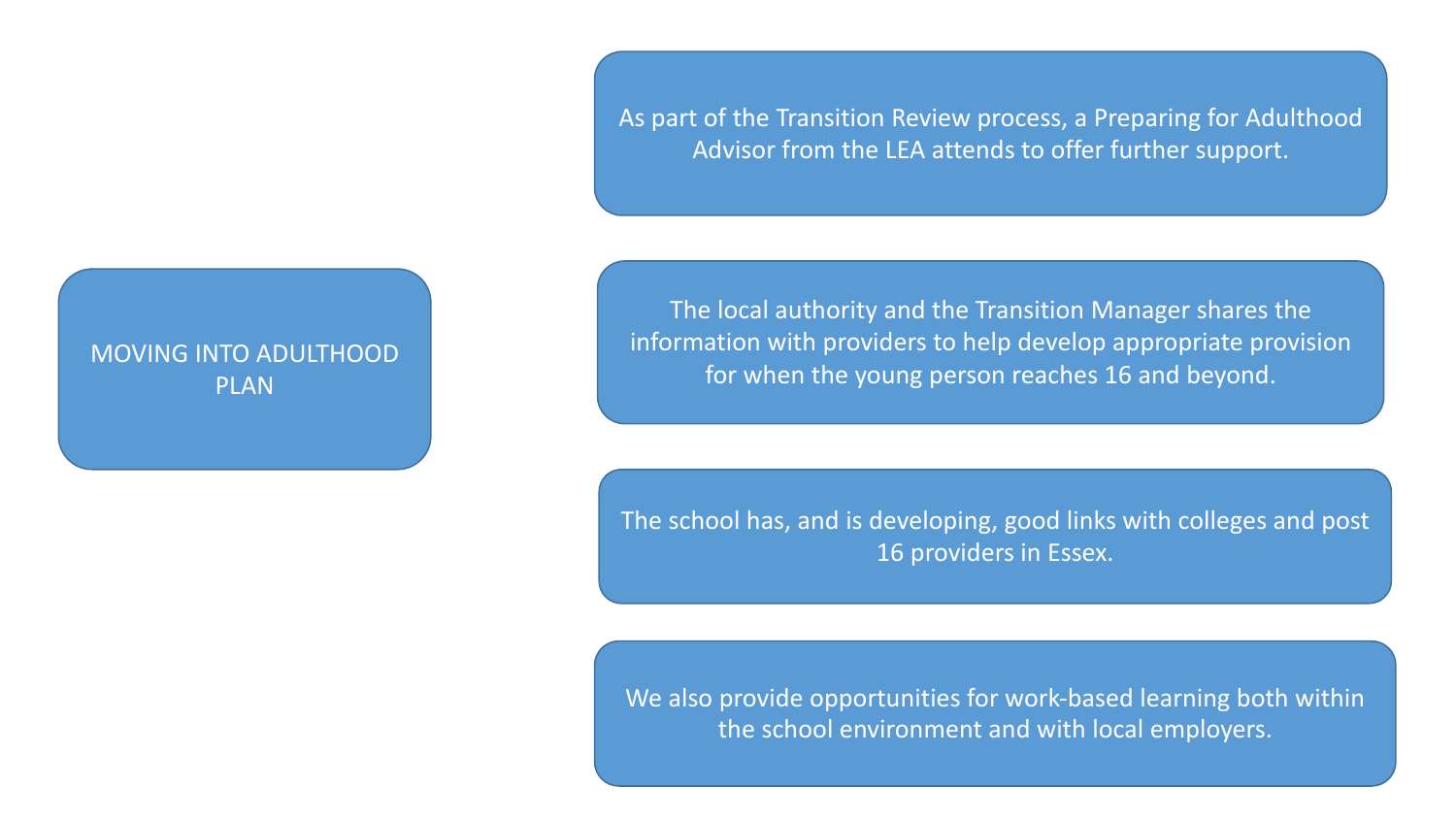# SCHOOL LEAVING AGE

In 2014, the school leaving age was increased to 18 years old.

The options available after year 11 include Further Education College and other providers that can meet the needs of the young person to continue in education.

These options are discussed as part of the annual review process from Year 9 onwards and we support students and families to visit other provisions on open days and through individual appointments.



We encourage and support students and their families to make applications to their chosen provision as early as possible.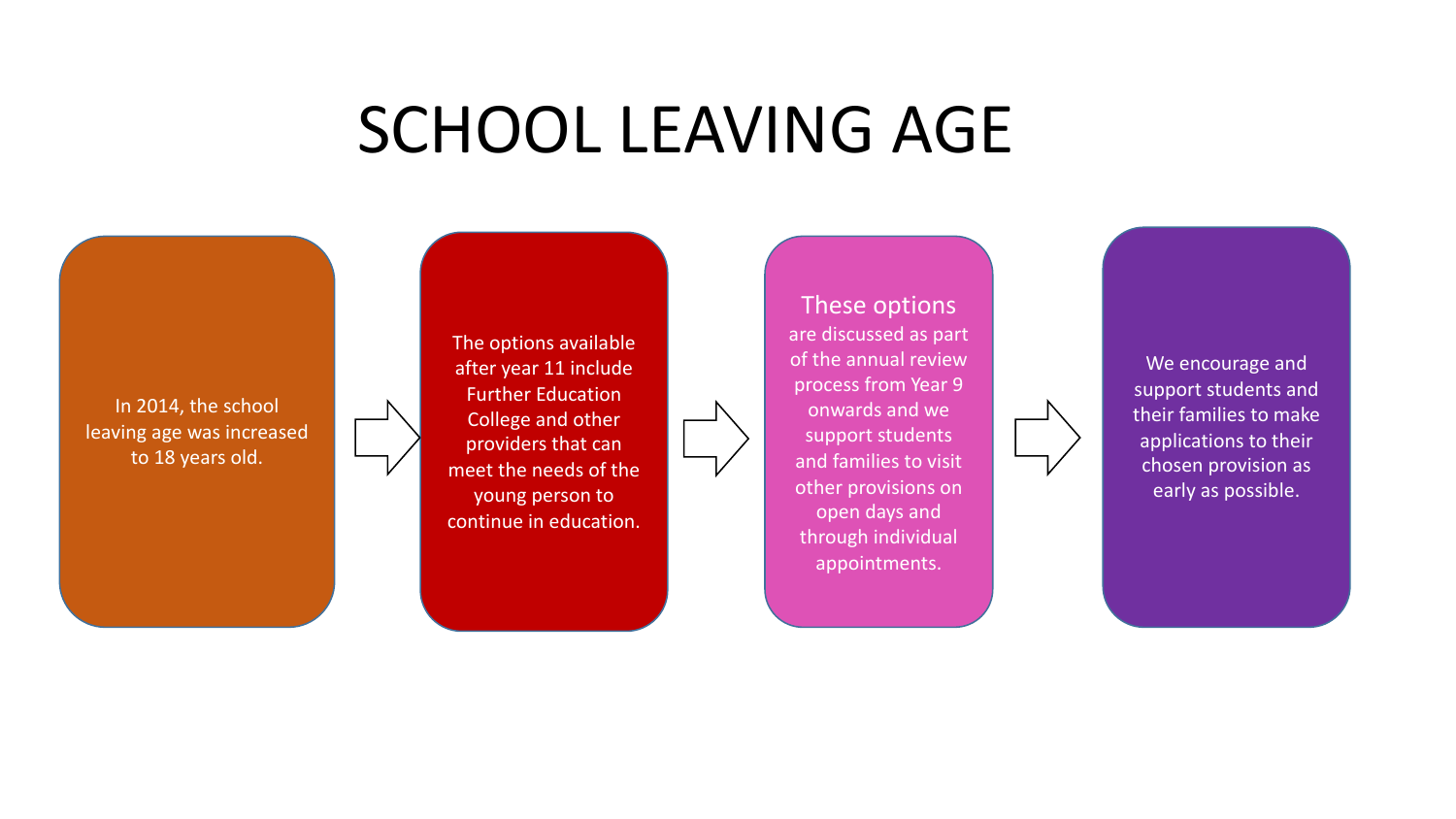## CURRICULUM FOR TRANSITION STUDENTS

From Year 10 onwards at Ramsden Hall, the school curriculum is focused heavily on preparation for adult life.

At the heart of this is the long term hopes and dreams the students have for themselves. In order to support them in identifying these, we offer a range of experiences. Where appropriate, we offer work placements and alternative provisions which students can attend to support their in-school curriculum.

We attend college open days and career fairs and invite outside speakers into school to help and inspire students make informed choices.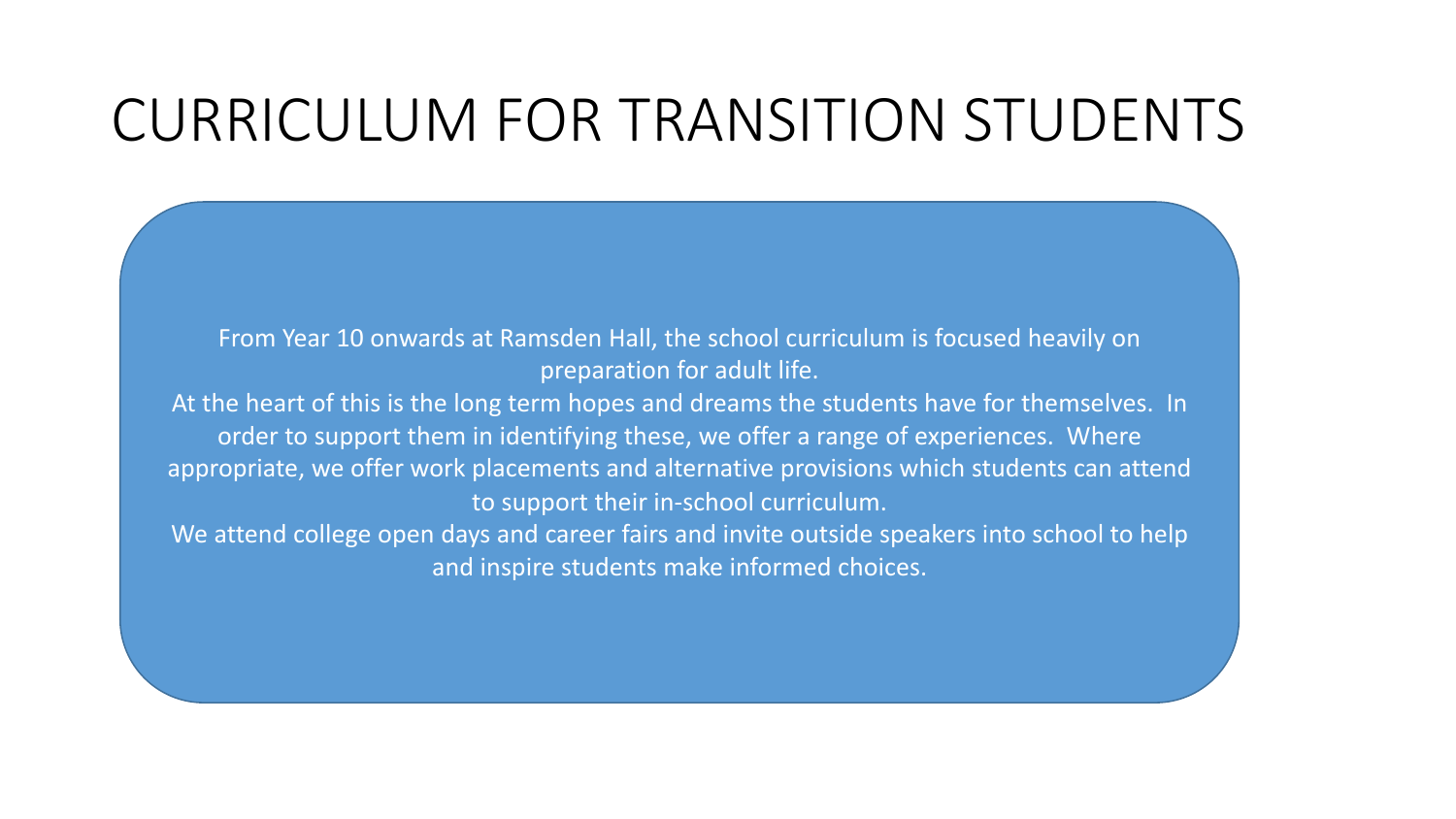We focus on developing independent living skills for all students relevant to their future aspirations. These include: travel training, exploring the local community, leisure activities and living skills. We accredit this work through the Prince's Trust and Asdan.

We promote being healthy through Lifeskills lessons and access to our PE curriculum. Residential students are supported in healthy living through the Preparing for Adulthood Programme.

We help providers understand the capabilities of our students by communication between the Transition Manager in school, LEA and providers.